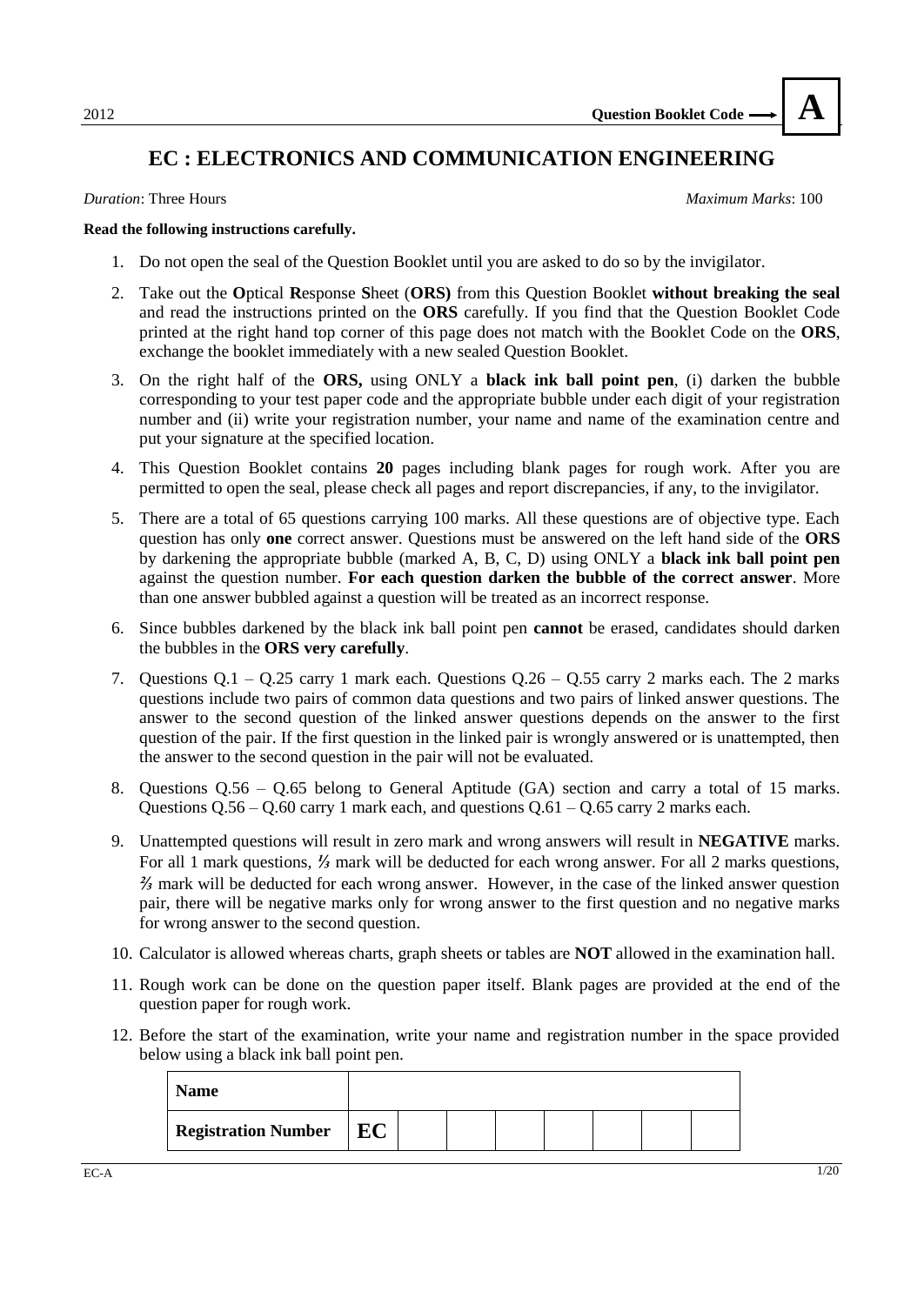### **Q. 1 – Q. 25 carry one mark each.**

Q.1 The current  $i_b$  through the base of a silicon *npn* transistor is  $1+0.1 \cos(10000 \pi t)$  mA. At 300 K, the  $r_{\pi}$  in the small signal model of the transistor is



- (A)  $250 \Omega$  (B)  $27.5 \Omega$  (C)  $25 \Omega$  (D)  $22.5 \Omega$
- Q.2 The power spectral density of a real process *X*(*t*) for positive frequencies is shown below. The values of  $E[X^2(t)]$  and  $|E[X(t)]|$ , respectively, are



(C) 
$$
6400/\pi
$$
,  $20/(\pi\sqrt{2})$   
(D)  $6000/\pi$ ,  $20/(\pi\sqrt{2})$ 

Q.3 In a baseband communications link, frequencies upto 3500 Hz are used for signaling. Using a raised cosine pulse with 75% excess bandwidth and for no inter-symbol interference, the maximum possible signaling rate in symbols per second is

(A) 1750 (B) 2625 (C) 4000 (D) 5250

Q.4 A plane wave propagating in air with  $\vec{E} = (8\hat{a}_x + 6\hat{a}_y + 5\hat{a}_z)e^{j(\omega t + 3x - 4y)}$  V/m is incident on a perfectly conducting slab positioned at  $x \leq 0$ . The  $\overrightarrow{E}$  $\rightarrow$ field of the reflected wave is

- (A)  $(-8\hat{a}_x 6\hat{a}_y 5\hat{a}_z)e^{j(\omega t + 3x + 4y)}$  V/m
- (B)  $(-8\hat{a}_x + 6\hat{a}_y 5\hat{a}_z)e^{j(\omega t + 3x + 4y)}$  V/m
- (C)  $(-8\hat{a}_x 6\hat{a}_y 5\hat{a}_z)e^{j(\omega t 3x 4y)}$  V/m
- (D)  $(-8\hat{a}_x + 6\hat{a}_y 5\hat{a}_z)e^{j(\omega t 3x 4y)}$  V/m
- Q.5 The electric field of a uniform plane electromagnetic wave in free space, along the positive *x* direction, is given by  $\vec{E} = 10(\hat{a}_y + j\hat{a}_z)e^{-j25x}$ . The frequency and polarization of the wave, respectively, are
	- (A) 1.2 GHz and left circular (B) 4 Hz and left circular
	- (C) 1.2 GHz and right circular (D) 4 Hz and right circular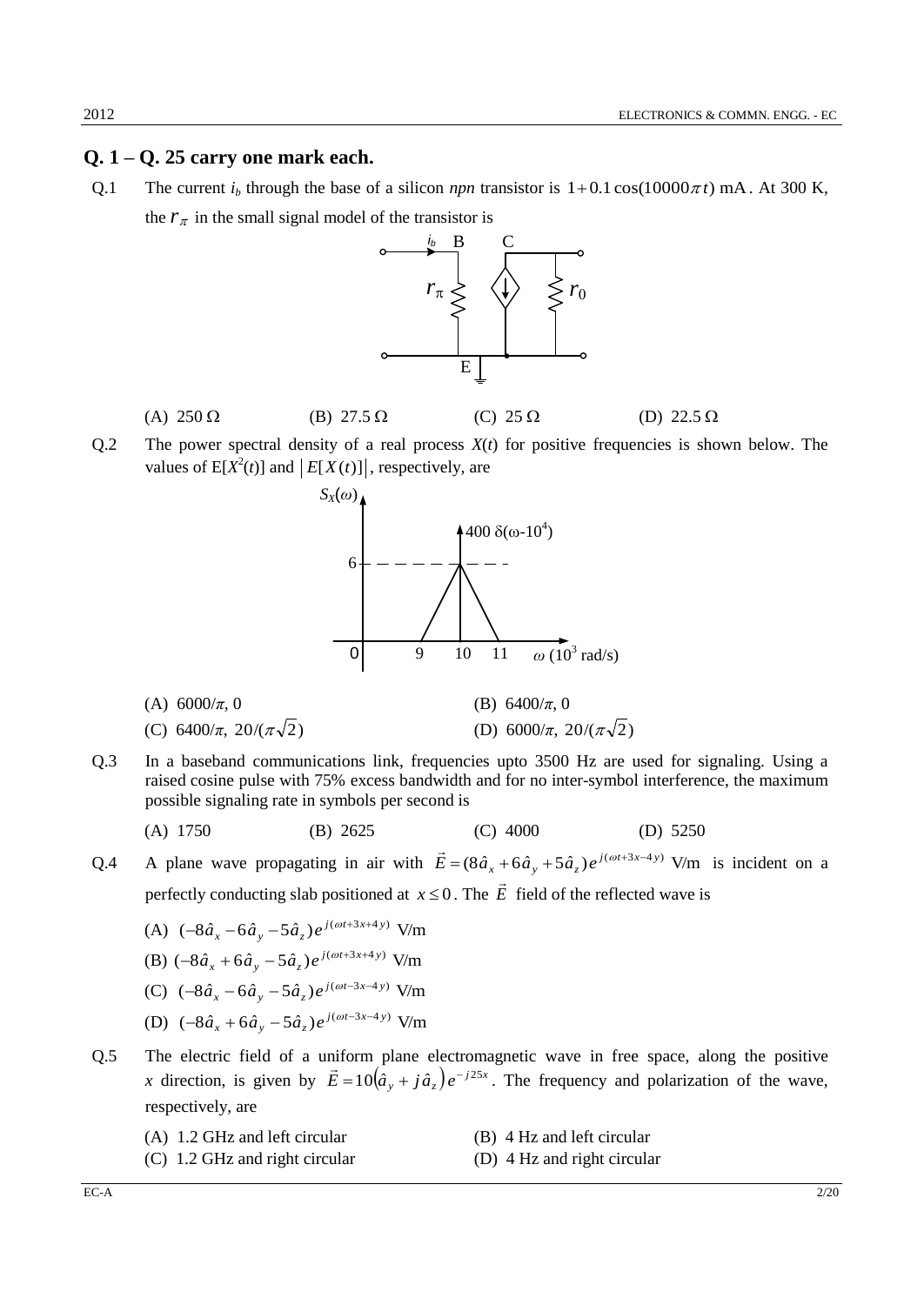Q.6 Consider the given circuit.



In this circuit, the race around

(A) does not occur (B) occurs when  $CLK = 0$ 

- (C) occurs when CLK = 1 and  $A = B = 1$  (D) occurs when CLK = 1 and  $A = B = 0$
- Q.7 The output Y of a 2-bit comparator is logic 1 whenever the 2-bit input A is greater than the 2-bit input B. The number of combinations for which the output is logic 1, is

(A) 4 (B) 6 (C) 8 (D) 10

Q.8 The *i-v* characteristics of the diode in the circuit given below are



The current in the circuit is

- (A) 10 mA (B) 9.3 mA (C) 6.67 mA (D) 6.2 mA
- Q.9 In the following figure,  $C_1$  and  $C_2$  are ideal capacitors.  $C_1$  has been charged to 12 V before the ideal switch S is closed at  $t = 0$ . The current  $i(t)$  for all t is



- (A) zero (B) a step function (C) an exponentially decaying function (D) an impulse function
- Q.10 The average power delivered to an impedance  $(4 j3) \Omega$  by a current  $5\cos(100\pi t + 100)$  A is
	- (A) 44.2 W (B) 50 W (C) 62.5 W (D) 125 W

Q.11 The unilateral Laplace transform of  $f(t)$  is 1 1  $s^2 + s +$ . The unilateral Laplace transform of  $tf(t)$  is

(A) 
$$
-\frac{s}{(s^2 + s + 1)^2}
$$
  
\n(B)  $-\frac{2s + 1}{(s^2 + s + 1)^2}$   
\n(C)  $\frac{s}{(s^2 + s + 1)^2}$   
\n(D)  $\frac{2s + 1}{(s^2 + s + 1)^2}$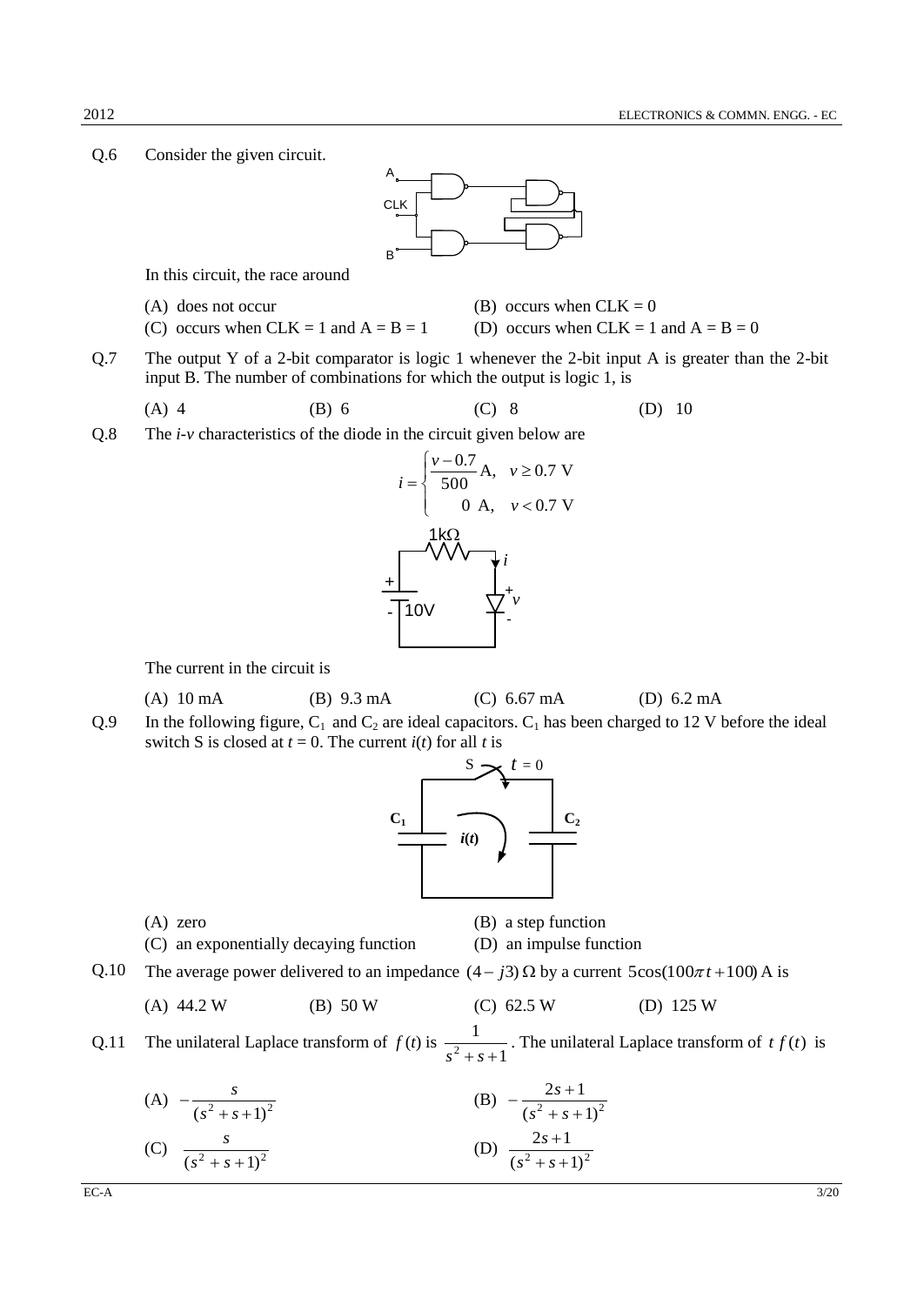2 *t*

Q.12 With initial condition  $x(1) = 0.5$ , the solution of the differential equation,

 $(B)$  sin $(\omega t)$ 

$$
t\frac{dx}{dt} + x = t \text{ is}
$$
  
(A)  $x = t - \frac{1}{2}$  (B)  $x = t^2 - \frac{1}{2}$  (C)  $x = \frac{t^2}{2}$  (D)  $x =$ 

Q.13 The diodes and capacitors in the circuit shown are ideal. The voltage  $v(t)$  across the diode D1 is



(A)  $cos(\omega t) - 1$ 

 $(C)$  1  $-cos(\omega t)$ 

(D)  $1-\sin(\omega t)$ 

Q.14 In the circuit shown



| (A) $Y = AB + C$              | (B) $Y = (A + B)C$ |
|-------------------------------|--------------------|
| (C) $Y = (A + \overline{B})C$ | (D) $Y = AB + C$   |

Q.15 A source alphabet consists of *N* symbols with the probability of the first two symbols being the same. A source encoder increases the probability of the first symbol by a small amount  $\varepsilon$  and decreases that of the second by  $\varepsilon$ . After encoding, the entropy of the source

| (A) increases                 | (B) remains the same |
|-------------------------------|----------------------|
| (C) increases only if $N = 2$ | (D) decreases        |

Q.16 A coaxial cable with an inner diameter of 1 mm and outer diameter of 2.4 mm is filled with a dielectric of relative permittivity 10.89. Given  $\mu_0 = 4\pi \times 10^{-7}$  H/m,  $\varepsilon_0 = \frac{10}{36\pi}$  F/m 36  $10^{-9}$  $0 - \frac{1}{36\pi}$ ε F  $=\frac{10}{2}$  F/m, the characteristic impedance of the cable is

(A) 330  $\Omega$  (B) 100  $\Omega$  (C) 143.3  $\Omega$  (D) 43.4  $\Omega$ 

Q.17 The radiation pattern of an antenna in spherical co-ordinates is given by

$$
F(\theta) = \cos^4 \theta \, ; \, 0 \le \theta \le \pi/2
$$

The directivity of the antenna is

| $(A)$ 10 dB | $(B)$ 12.6 dB | (C) $11.5 dB$ | $(D)$ 18 dB |
|-------------|---------------|---------------|-------------|
|-------------|---------------|---------------|-------------|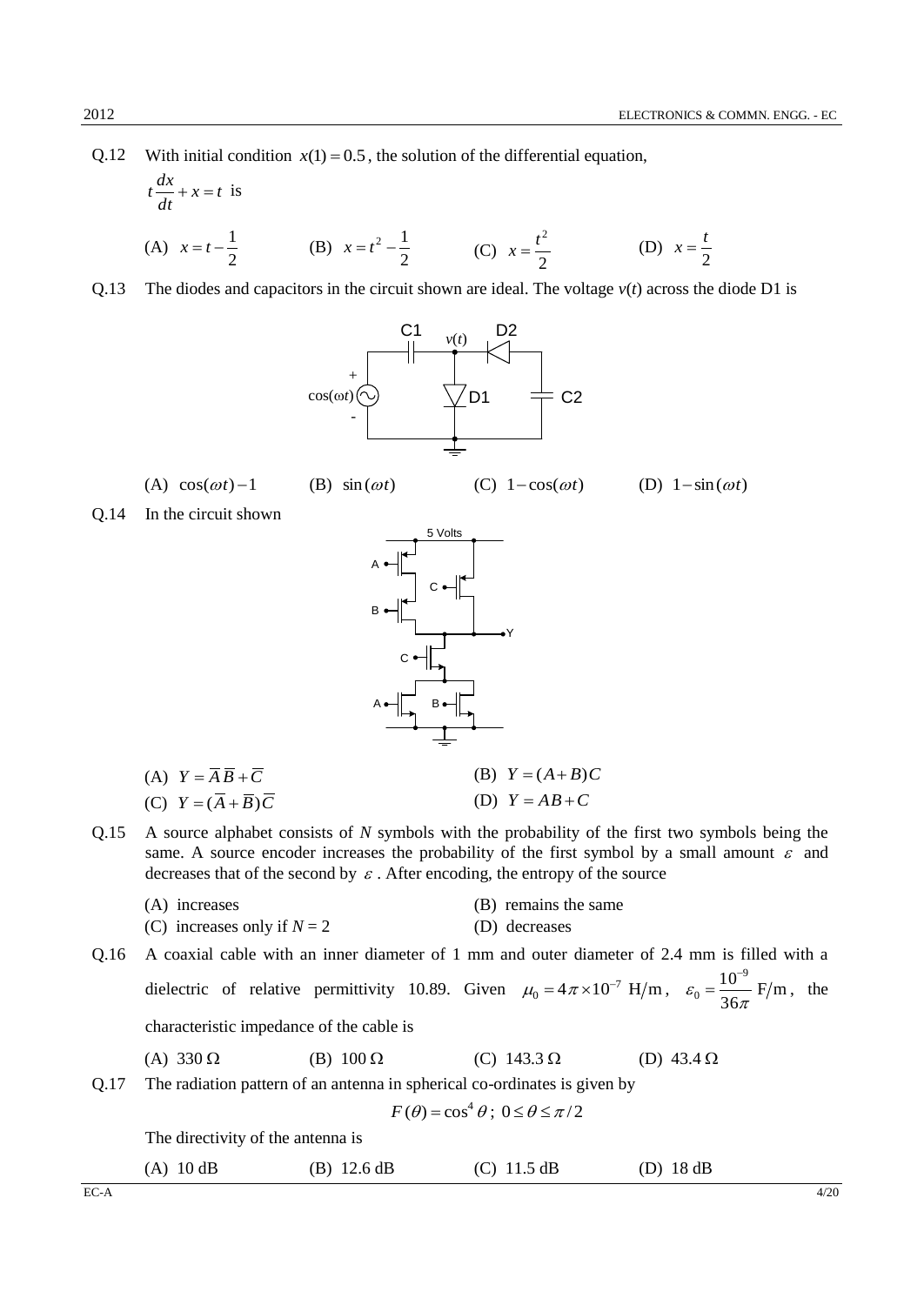|      | Q.18 If $x[n] = (1/3)^{ n } - (1/2)^n u[n]$ , then the region of convergence (ROC) of its Z-transform in the<br>Z-plane will be |                                                                                            |  |
|------|---------------------------------------------------------------------------------------------------------------------------------|--------------------------------------------------------------------------------------------|--|
|      | (A) $\frac{1}{3} <  z  < 3$ (B) $\frac{1}{3} <  z  < \frac{1}{2}$ (C) $\frac{1}{2} <  z  < 3$ (D) $\frac{1}{3} <  z $           |                                                                                            |  |
| Q.19 | In the sum of products function $f(X, Y, Z) = \sum (2, 3, 4, 5)$ , the prime implicants are                                     |                                                                                            |  |
|      | (A) $\overline{X}Y, X\overline{Y}$                                                                                              | (B) $\overline{X}Y, X\overline{Y}\overline{Z}, X\overline{Y}Z$                             |  |
|      | (C) $\overline{X} Y \overline{Z}, \overline{X} Y Z, X \overline{Y}$                                                             | (D) $\overline{X}Y\overline{Z}, \overline{X}YZ, X\overline{Y}\overline{Z}, X\overline{Y}Z$ |  |
| Q.20 | A system with transfer function                                                                                                 |                                                                                            |  |
|      | is excited by $sin(\omega t)$ . The steady-state output of the system is zero at                                                | $G(s) = \frac{(s^2+9)(s+2)}{(s+1)(s+3)(s+4)}$                                              |  |
|      |                                                                                                                                 |                                                                                            |  |
|      | (A) $\omega = 1$ rad/s                                                                                                          | (B) $\omega = 2$ rad/s                                                                     |  |
|      | (C) $\omega = 3$ rad/s                                                                                                          | (D) $\omega = 4$ rad/s                                                                     |  |
| Q.21 | The impedance looking into nodes 1 and 2 in the given circuit is                                                                |                                                                                            |  |
|      |                                                                                                                                 |                                                                                            |  |

$$
\left\{\n\begin{array}{c}\n1k\Omega \leq \left(\n\begin{array}{c}\n\downarrow\n\end{array}\n\right) 99i_b \\
\searrow 9k\Omega\n\end{array}\n\right.\n\left.\n\begin{array}{c}\n100\Omega \leq \left(\n\begin{array}{c}\n\downarrow\n\end{array}\n\right)\n\end{array}\n\right.
$$

1 $\Omega$ 

**∠**<sup>o</sup> ∨

(A)  $50 \Omega$  (B)  $100 \Omega$  (C)  $5 k\Omega$  (D)  $10.1 k\Omega$ 

(D) 0 A

**j1**

 $1 \angle 0A$ 

Q.22 In the circuit shown below, the current through the inductor is

1 $\Omega$  $-$  **j1**  $\Omega$ **A**  $\begin{bmatrix} 1 & 0 & 1 & 1 & 0 \\ 1 & 1 & 1 & 1 & 0 \\ 0 & 0 & 0 & 0 \\ 0 & 0 & 0 & 0 \\ 0 & 0 & 0 & 0 \\ 0 & 0 & 0 & 0 \\ 0 & 0 & 0 & 0 \\ 0 & 0 & 0 & 0 \\ 0 & 0 & 0 & 0 \\ 0 & 0 & 0 & 0 \\ 0 & 0 & 0 & 0 \\ 0 & 0 & 0 & 0 \\ 0 & 0 & 0 & 0 \\ 0 & 0 & 0 & 0 \\ 0 & 0 & 0 & 0 & 0 \\ 0 & 0 & 0 & 0 & 0 \\ 0 & 0 & 0 &$  $\begin{array}{c|c} 20 \vee & 1 \angle 0 \\ + & + & \end{array}$ (A) A 1 2 *j*  $(B) \frac{1}{1}A$ 1 1 *j*  $\frac{-1}{\cdots}$ A (C)  $\frac{1}{\cdots}$ A 1 1 *j*

$$
(A) \frac{-}{1+}
$$

Q.23 Given 3 2 1  $(z) = \frac{1}{1}$  $^{+}$  $\overline{a}$  $\ddot{}$  $=$ *z z*  $f(z) = \frac{1}{z-1} - \frac{2}{z-1}$ . If *C* is a counterclockwise path in the *z*-plane such that  $|z+1|=1$ , the value of  $\oint_C f(z) dz$ *j*  $(z)$ 2 1  $\frac{1}{\pi i} \oint_C f(z) dz$  is (A)  $-2$  (B)  $-1$  (C) 1 (D) 2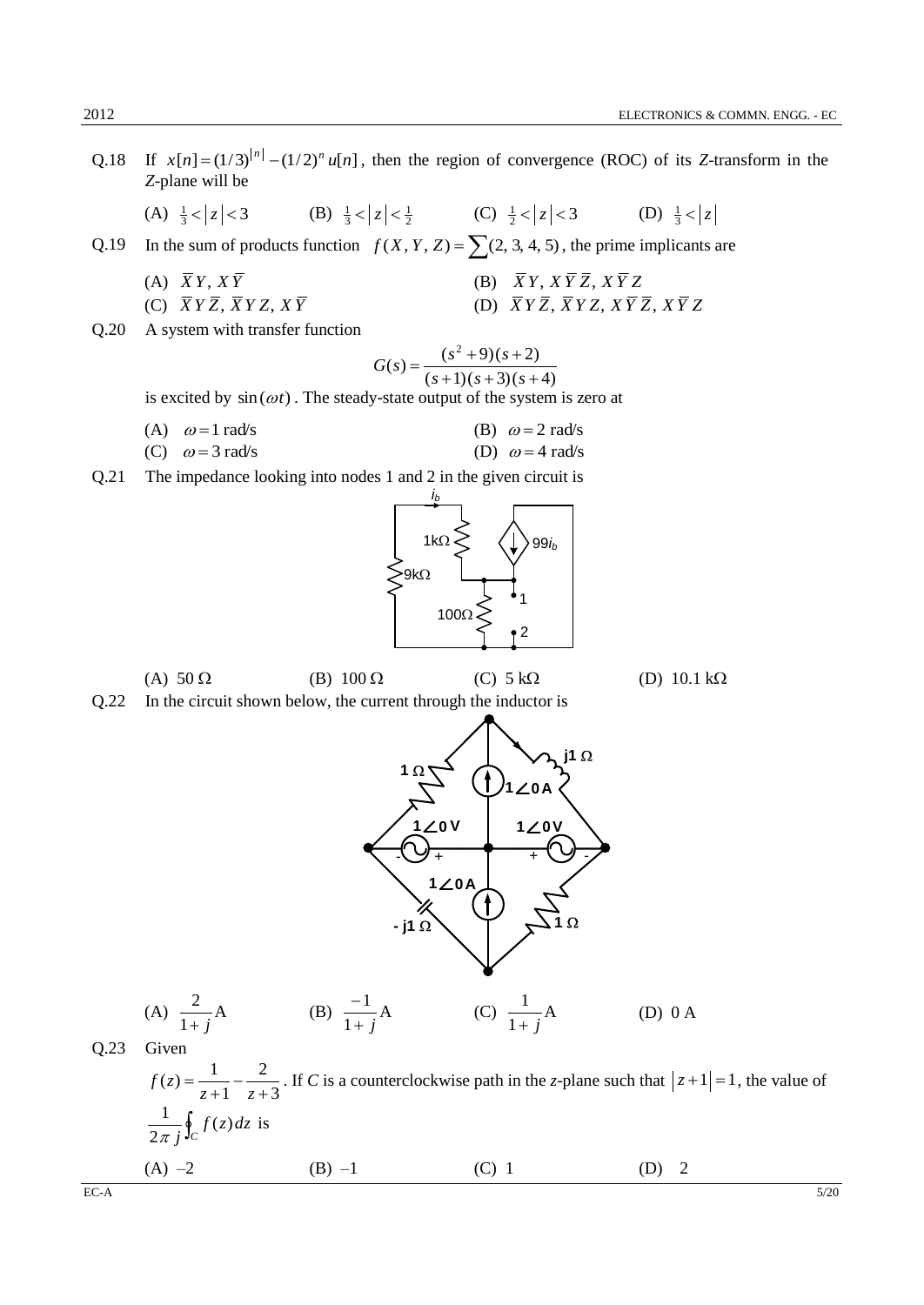Q.24 Two independent random variables X and Y are uniformly distributed in the interval  $[-1, 1]$ . The probability that max $[X, Y]$  is less than  $1/2$  is

 $(A)$  3/4 (B)  $9/16$  $(C)$  1/4 (D)  $2/3$ 

Q.25 If  $x = \sqrt{-1}$ , then the value of  $x^x$  is

(A)  $e^{-\pi/2}$ (B)  $e^{\pi/2}$ (C) *x* (D) 1

#### **Q. 26 to Q. 55 carry two marks each.**

- Q.26 The source of a silicon ( $n_i = 10^{10}$  per cm<sup>3</sup>) n-channel MOS transistor has an area of 1 sq  $\mu$ m and a depth of 1  $\mu$ m. If the dopant density in the source is  $10^{19}/\text{cm}^3$ , the number of holes in the source region with the above volume is approximately
	- $(A) 10^7$ (B) 100 (C) 10 (D) 0
- Q.27 A BPSK scheme operating over an AWGN channel with noise power spectral density of  $N_0/2$ , uses equiprobable signals  $s_1(t) = \sqrt{\frac{2E}{T}} \sin(\omega_c t)$ *T*  $s_1(t) = \sqrt{\frac{2E}{T}} \sin(\omega_c t)$  and  $s_2(t) = -\sqrt{\frac{2E}{T}} \sin(\omega_c t)$ *T*  $s_2(t) = -\sqrt{\frac{2E}{T}} \sin(\omega_c t)$  over the symbol interval  $(0, T)$ . If the local oscillator in a coherent receiver is ahead in phase by  $45^{\circ}$  with respect to the received signal, the probability of error in the resulting system is

(A) 
$$
Q\left(\sqrt{\frac{2E}{N_0}}\right)
$$
 (B)  $Q\left(\sqrt{\frac{E}{N_0}}\right)$  (C)  $Q\left(\sqrt{\frac{E}{2N_0}}\right)$  (D)  $Q\left(\sqrt{\frac{E}{4N_0}}\right)$ 

- 0.28 A transmission line with a characteristic impedance of 100  $\Omega$  is used to match a 50  $\Omega$  section to a 200  $\Omega$  section. If the matching is to be done both at 429 MHz and 1 GHz, the length of the transmission line can be approximately
	- (A) 82.5 cm (B) 1.05 m (C) 1.58 m (D) 1.75 m

Q.29 The input *x*(*t*) and output *y*(*t*) of a system are related as  $y(t) = \int x(\tau)\cos(3\tau) d\tau$ . The system is  $-\infty$ *t*

- (A) time-invariant and stable (B) stable and not time-invariant
- (C) time-invariant and not stable (D) not time-invariant and not stable
- Q.30 The feedback system shown below oscillates at 2 rad/s when



- Q.31 The Fourier transform of a signal  $h(t)$  is  $H(j\omega) = (2\cos\omega)(\sin 2\omega)/\omega$ . The value of  $h(0)$  is
	- (A)  $1/4$  (B)  $1/2$  (C) 1 (D) 2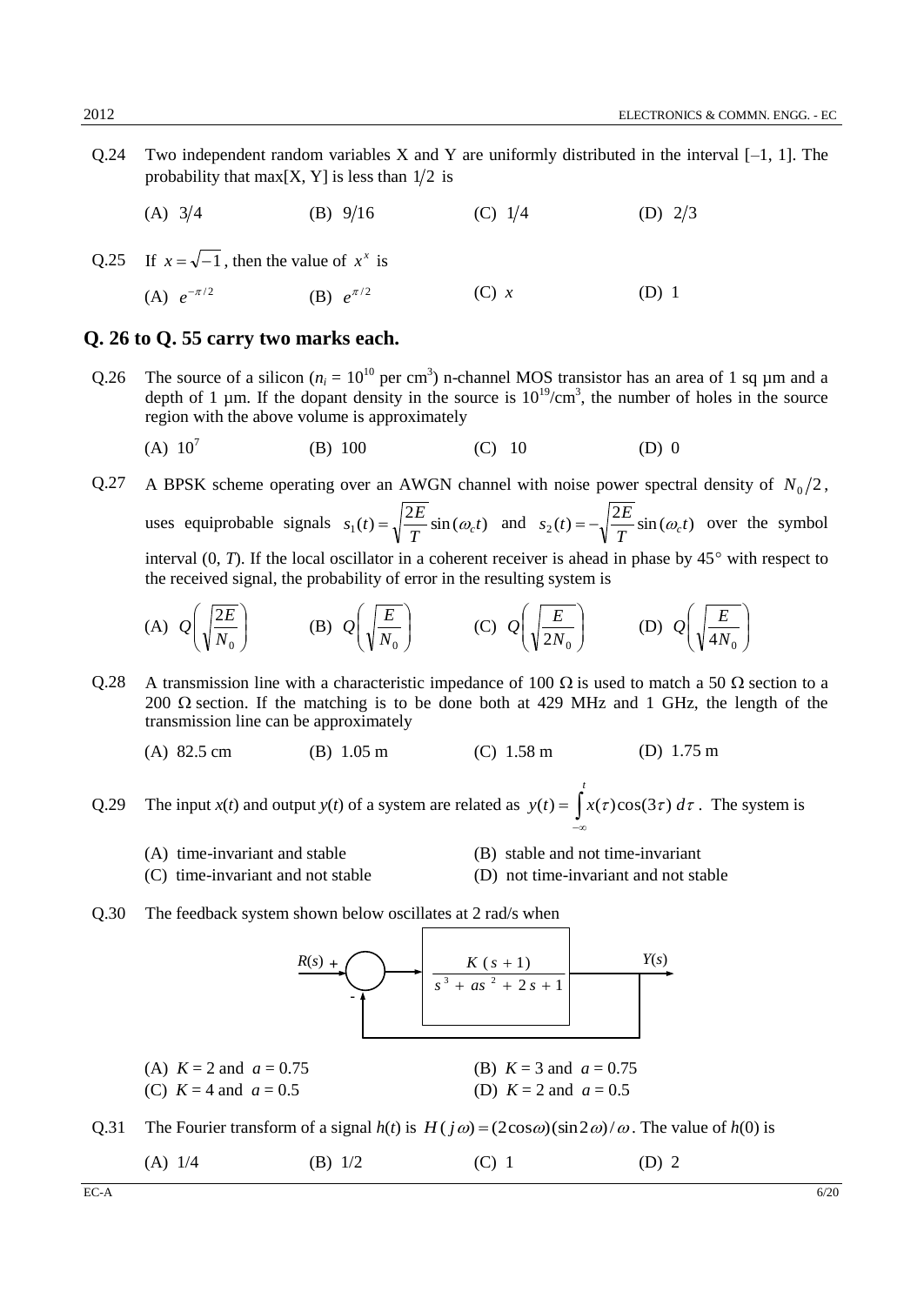Q.32 The state variable description of an LTI system is given by

$$
\begin{pmatrix} \dot{x}_1 \\ \dot{x}_2 \\ \dot{x}_3 \end{pmatrix} = \begin{pmatrix} 0 & a_1 & 0 \\ 0 & 0 & a_2 \\ a_3 & 0 & 0 \end{pmatrix} \begin{pmatrix} x_1 \\ x_2 \\ x_3 \end{pmatrix} + \begin{pmatrix} 0 \\ 0 \\ 1 \end{pmatrix} u
$$

$$
y = \begin{pmatrix} 1 & 0 & 0 \end{pmatrix} \begin{pmatrix} x_1 \\ x_2 \\ x_3 \end{pmatrix}
$$

where *y* is the output and *u* is the input. The system is controllable for

(A) 
$$
a_1 \neq 0
$$
,  $a_2 = 0$ ,  $a_3 \neq 0$   
\n(B)  $a_1 = 0$ ,  $a_2 \neq 0$ ,  $a_3 \neq 0$   
\n(C)  $a_1 = 0$ ,  $a_2 \neq 0$ ,  $a_3 = 0$   
\n(D)  $a_1 \neq 0$ ,  $a_2 \neq 0$ ,  $a_3 = 0$ 

Q.33 Assuming both the voltage sources are in phase, the value of R for which maximum power is transferred from circuit A to circuit B is



Q.34 Consider the differential equation

$$
\frac{d^2 y(t)}{dt^2} + 2 \frac{dy(t)}{dt} + y(t) = \delta(t) \text{ with } y(t)\big|_{t=0^-} = -2 \text{ and } \frac{dy}{dt}\big|_{t=0^-} = 0.
$$

The numerical value of  $\frac{dy}{dt}\Big|_{t=0^+}$  $\frac{dy}{dx}$  is

(A) –2 (B) –1 (C) 0 (D) 1

- Q.35 The direction of vector **A** is radially outward from the origin, with  $|\mathbf{A}| = k r^n$ where  $r^2 = x^2 + y^2 + z^2$  and *k* is a constant. The value of *n* for which  $\nabla \cdot \mathbf{A} = \mathbf{0}$  is
	- (A)  $-2$  (B) 2 (C) 1 (D) 0
- Q.36 A fair coin is tossed till a head appears for the first time. The probability that the number of required tosses is odd, is
	- (A) 1/3 (B) 1/2 (C) 2/3 (D) 3/4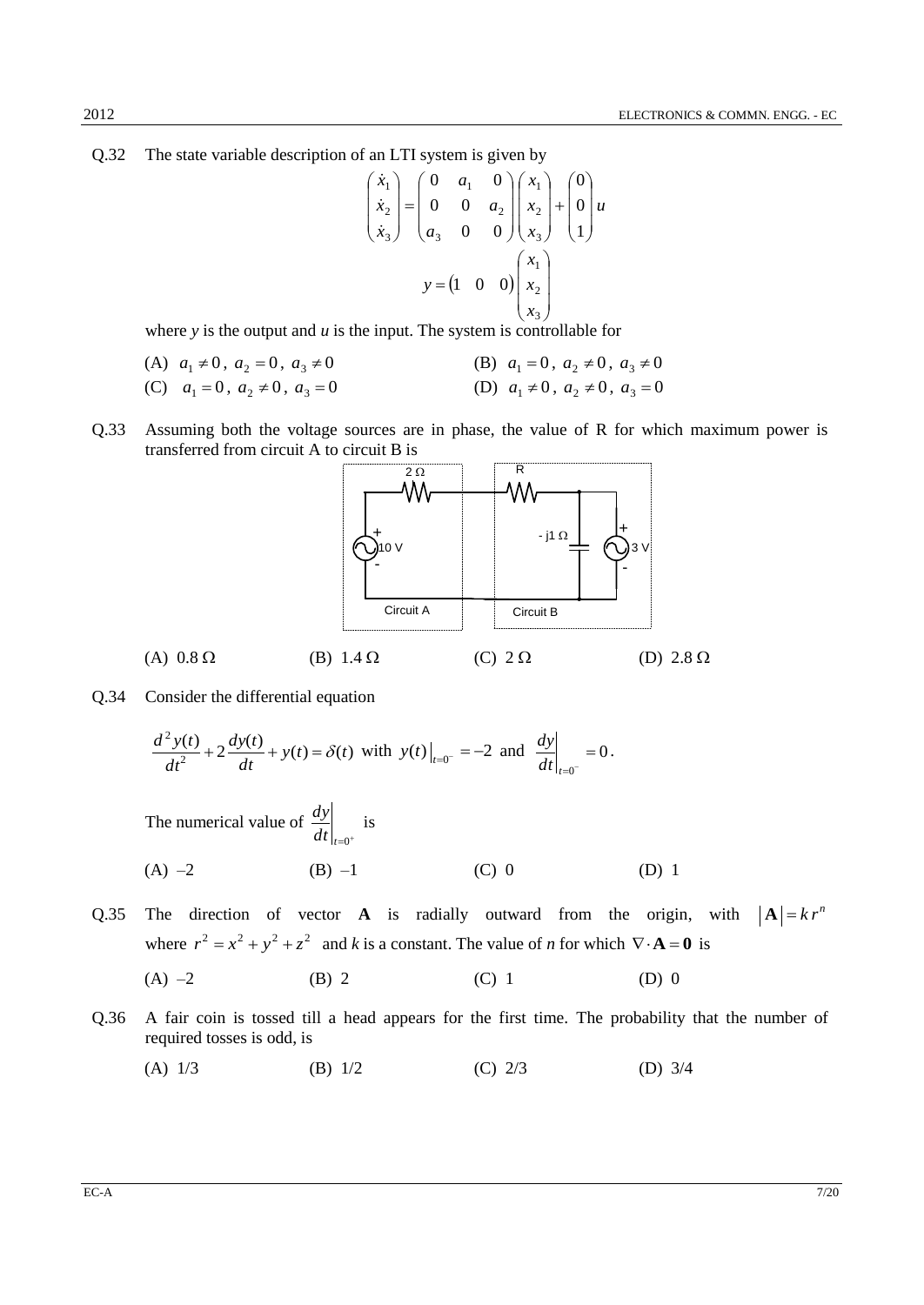Q.37 In the CMOS circuit shown, electron and hole mobilities are equal, and M1 and M2 are equally sized. The device M1 is in the linear region if



- (A)  $V_{in}$  < 1.875 V
- (B) 1.875 V < V<sub>in</sub> < 3.125 V
- (C)  $V_{in} > 3.125$  V
- (D)  $0 < V_{in} < 5 V$
- Q.38 A binary symmetric channel (BSC) has a transition probability of 1/8. If the binary transmit symbol *X* is such that  $P(X=0) = 9/10$ , then the probability of error for an optimum receiver will be
	- (A) 7/80 (B) 63/80 (C) 9/10 (D) 1/10
- Q.39 The signal  $m(t)$  as shown is applied both to a phase modulator (with  $k_p$  as the phase constant) and a frequency modulator (with  $k_f$  as the frequency constant) having the same carrier frequency.



The ratio  $k_p/k_f$  (in rad/Hz) for the same maximum phase deviation is

(A) 8*π* (B) 4*π* (C) 2*π* (D) *π*

Q.40 The magnetic field along the propagation direction inside a rectangular waveguide with the crosssection shown in the figure is<br>  $H_z = 3 \cos(2.094 \times 10^2 x) \cos(2.618 \times 10^2 y) \cos(6.283 \times 10^{10} t - \beta z)$ 

$$
H_z = 3\cos(2.094 \times 10^2 x) \cos(2.618 \times 10^2 y) \cos(6.283 \times 10^{10} t - \beta z)
$$



The phase velocity  $v_p$  of the wave inside the waveguide satisfies

(A)  $v_p > c$ (B)  $v_p = c$ (C)  $0 < v_p < c$ (D)  $v_p = 0$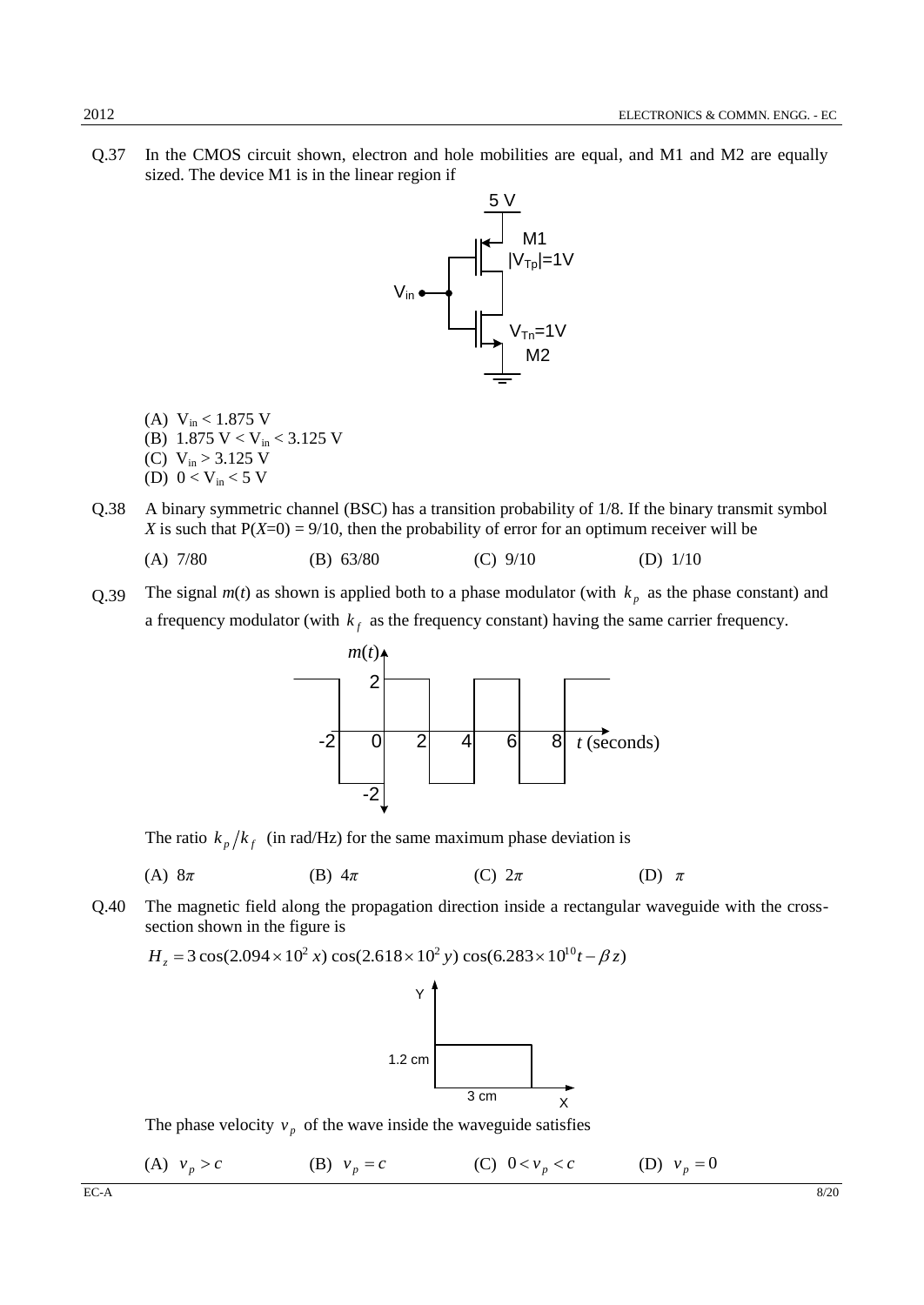#### Q.41 The circuit shown is a



- Q.42 Let  $y[n]$  denote the convolution of  $h[n]$  and  $g[n]$ , where  $h[n] = (1/2)^n u[n]$  and  $g[n]$  is a causal sequence. If  $y[0] = 1$  and  $y[1] = 1/2$ , then  $g[1]$  equals
	- (A) 0 (B)  $1/2$  (C) 1 (D)  $3/2$
- Q.43 The state transition diagram for the logic circuit shown is

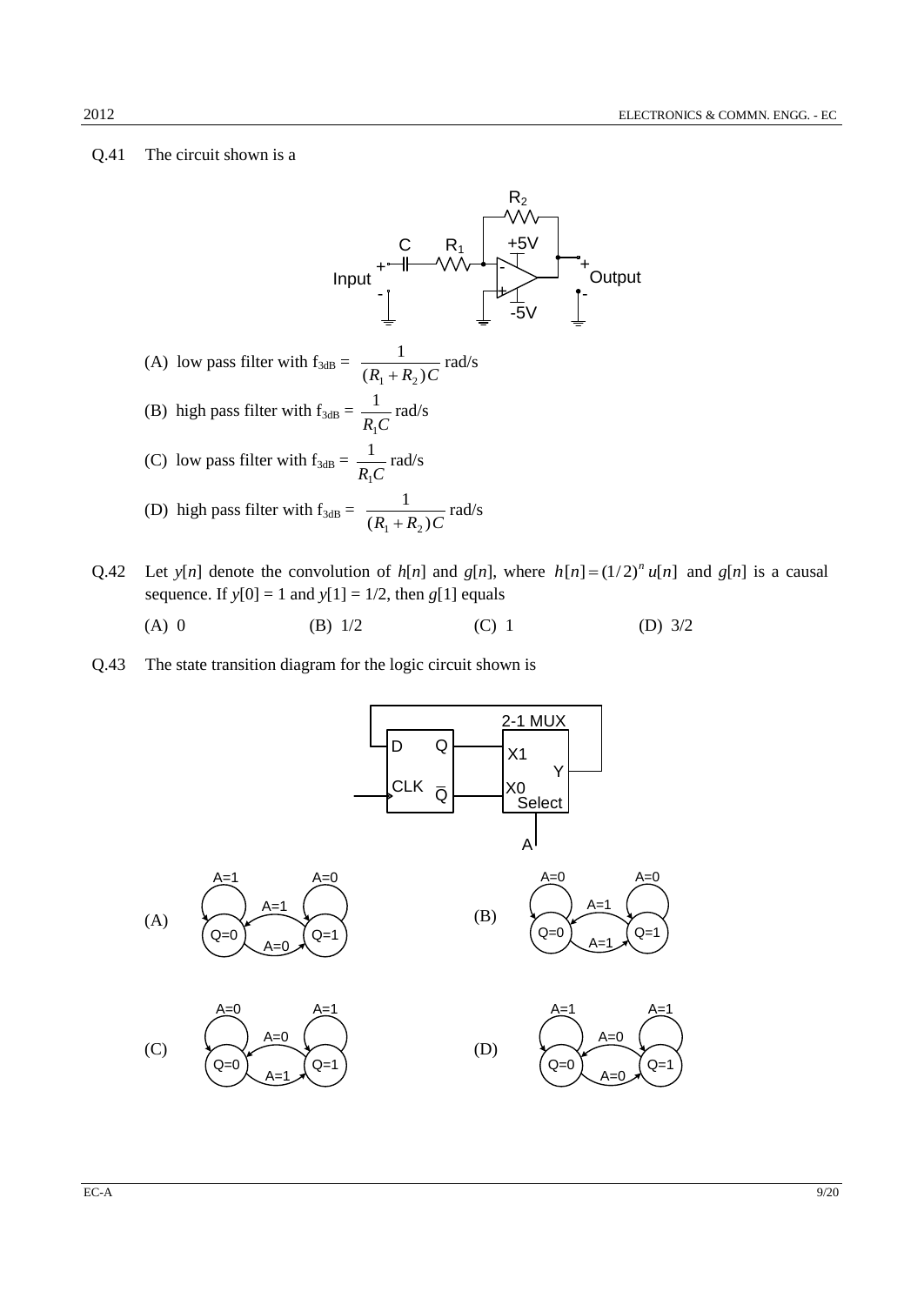Q.44 The voltage gain  $A_v$  of the circuit shown below is



Q.45 If 
$$
V_A - V_B = 6
$$
 V, then  $V_C - V_D$  is



Q.46 The maximum value of  $f(x) = x^3 - 9x^2 + 24x + 5$  in the interval [1, 6] is (A) 21 (B) 25 (C) 41 (D) 46

Q.47 Given that

$$
A = \begin{bmatrix} -5 & -3 \\ 2 & 0 \end{bmatrix} \text{ and } I = \begin{bmatrix} 1 & 0 \\ 0 & 1 \end{bmatrix}, \text{ the value of } A^3 \text{ is}
$$
  
\n(A)  $15A + 12I$   
\n(B)  $19A + 30I$   
\n(C)  $17A + 15I$   
\n(D)  $17A + 21I$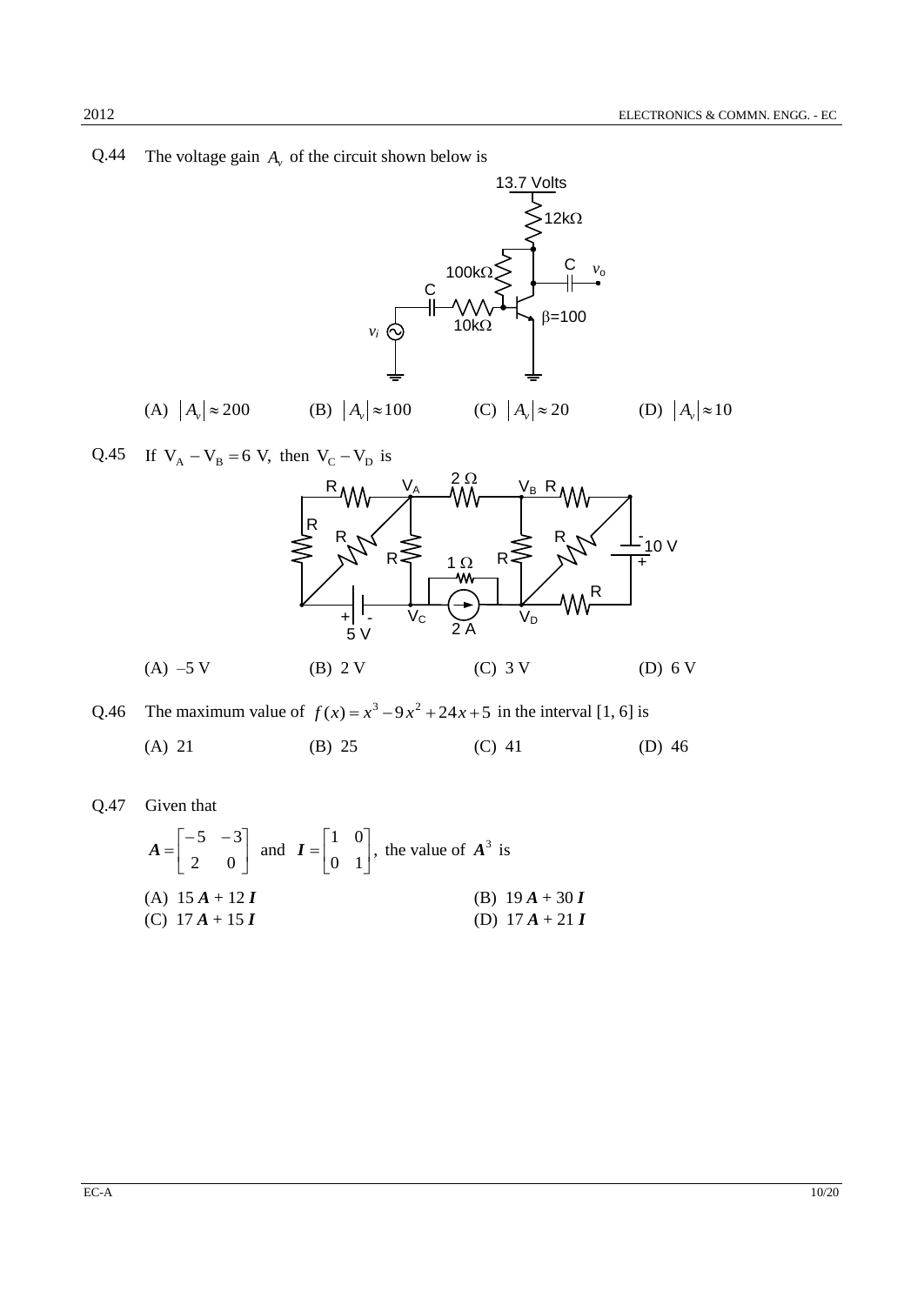### **Common Data Questions**

### **Common Data for Questions 48 and 49:**

With 10 V dc connected at port A in the linear nonreciprocal two-port network shown below, the following were observed:

- (i)  $1 \Omega$  connected at port B draws a current of 3 A
- (ii) 2.5  $\Omega$  connected at port B draws a current of 2 A



- Q.48 With 10 V dc connected at port A, the current drawn by  $7 \Omega$  connected at port B is (A) 3/7 A (B) 5/7 A (C) 1 A (D) 9/7 A
- Q.49 For the same network, with 6 V dc connected at port A, 1  $\Omega$  connected at port B draws 7/3 A. If 8 V dc is connected to port A, the open circuit voltage at port B is
	- (A) 6 V (B) 7 V (C) 8 V (D) 9 V

#### **Common Data for Questions 50 and 51:**

In the three dimensional view of a silicon n-channel MOS transistor shown below,  $\delta = 20$  nm. The transistor is of width  $1 \mu m$ . The depletion width formed at every p-n junction is  $10 \ nm$ . The relative permittivities of Si and SiO<sub>2</sub>, respectively, are 11.7 and 3.9, and  $\varepsilon_0 = 8.9 \times 10^{-12}$  F/m.



| O.50 | The gate-source overlap capacitance is approximately |                                                            |               |               |  |  |  |
|------|------------------------------------------------------|------------------------------------------------------------|---------------|---------------|--|--|--|
|      | $(A)$ 0.7 fF                                         | (B) $0.7$ pF                                               | $(C)$ 0.35 fF | (D) $0.24$ pF |  |  |  |
|      |                                                      | Q.51 The source-body junction capacitance is approximately |               |               |  |  |  |
|      | $(A)$ 2 fF                                           | $(B)$ 7 fF                                                 | $(C)$ 2 pF    | $(D)$ 7 pF    |  |  |  |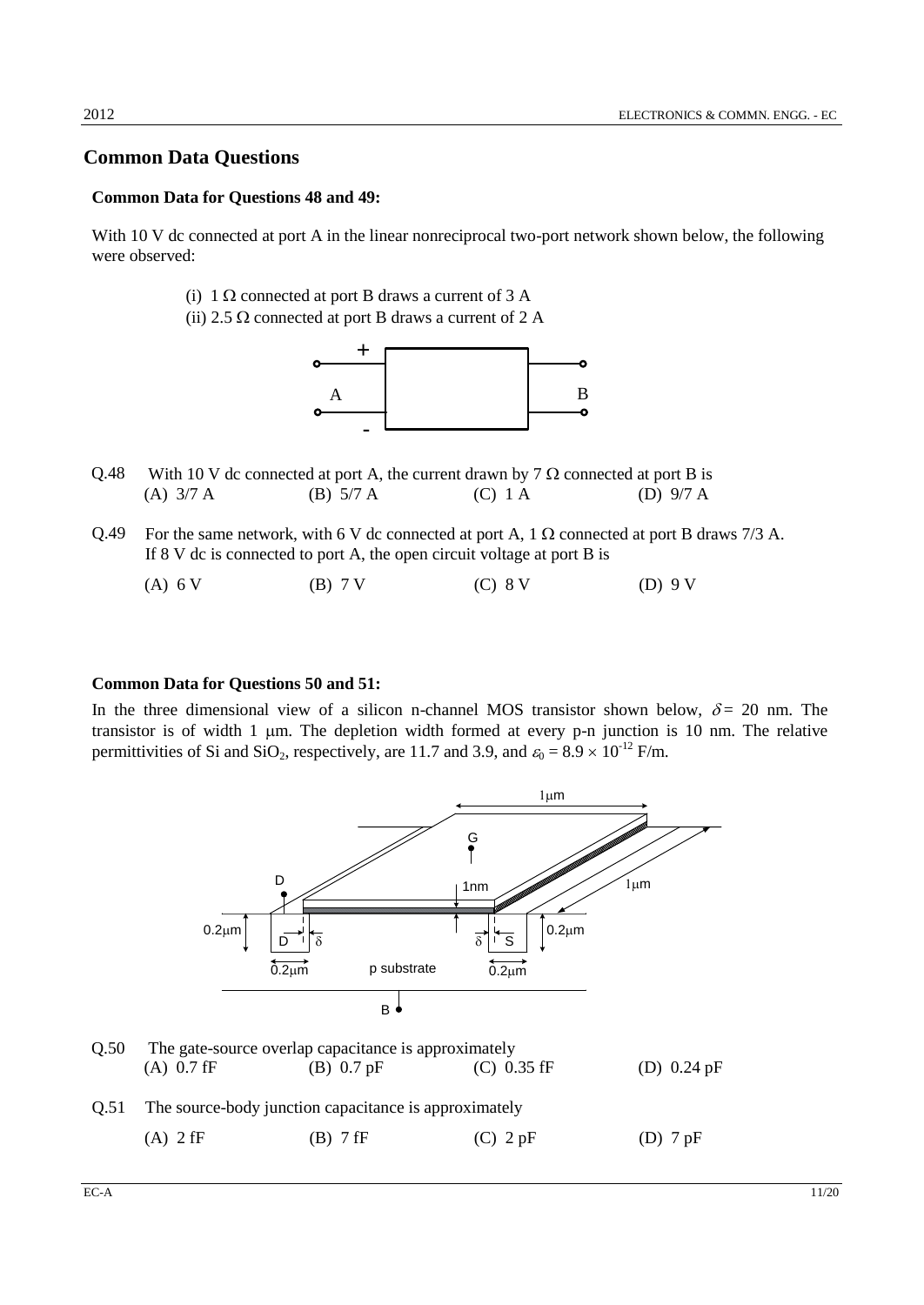### **Linked Answer Questions**

#### **Statement for Linked Answer Questions 52 and 53:**

An infinitely long uniform solid wire of radius *a* carries a uniform dc current of density *j*  $\rightarrow$ .

Q.52 The magnetic field at a distance *r* from the center of the wire is proportional to

| (A) r for $r < a$ and $1/r^2$ for $r > a$ | (B) 0 for $r < a$ and $1/r$ for $r > a$   |  |
|-------------------------------------------|-------------------------------------------|--|
| (C) r for $r < a$ and $1/r$ for $r > a$   | (D) 0 for $r < a$ and $1/r^2$ for $r > a$ |  |

Q.53 A hole of radius  $b (b < a)$  is now drilled along the length of the wire at a distance d from the center of the wire as shown below.



The magnetic field inside the hole is

- (A) uniform and depends only on *d* (B) uniform and depends only on *b*
- (C) uniform and depends on both *b* and *d* (D) non uniform
- -

#### **Statement for Linked Answer Questions 54 and 55:**

The transfer function of a compensator is given as

$$
G_c(s) = \frac{s+a}{s+b}.
$$

| Q.54 $G_c(s)$ is a lead compensator if |                    |
|----------------------------------------|--------------------|
| (A) $a=1, b=2$                         | (B) $a = 3, b = 2$ |
| (C) $a = -3, b = -1$                   | (D) $a = 3, b = 1$ |

- Q.55 The phase of the above lead compensator is maximum at
	- $(A) \sqrt{2}$ rad/s (B)  $\sqrt{3}$ rad/s (C)  $\sqrt{6}$ rad/s (D)  $1/\sqrt{3}$  rad/s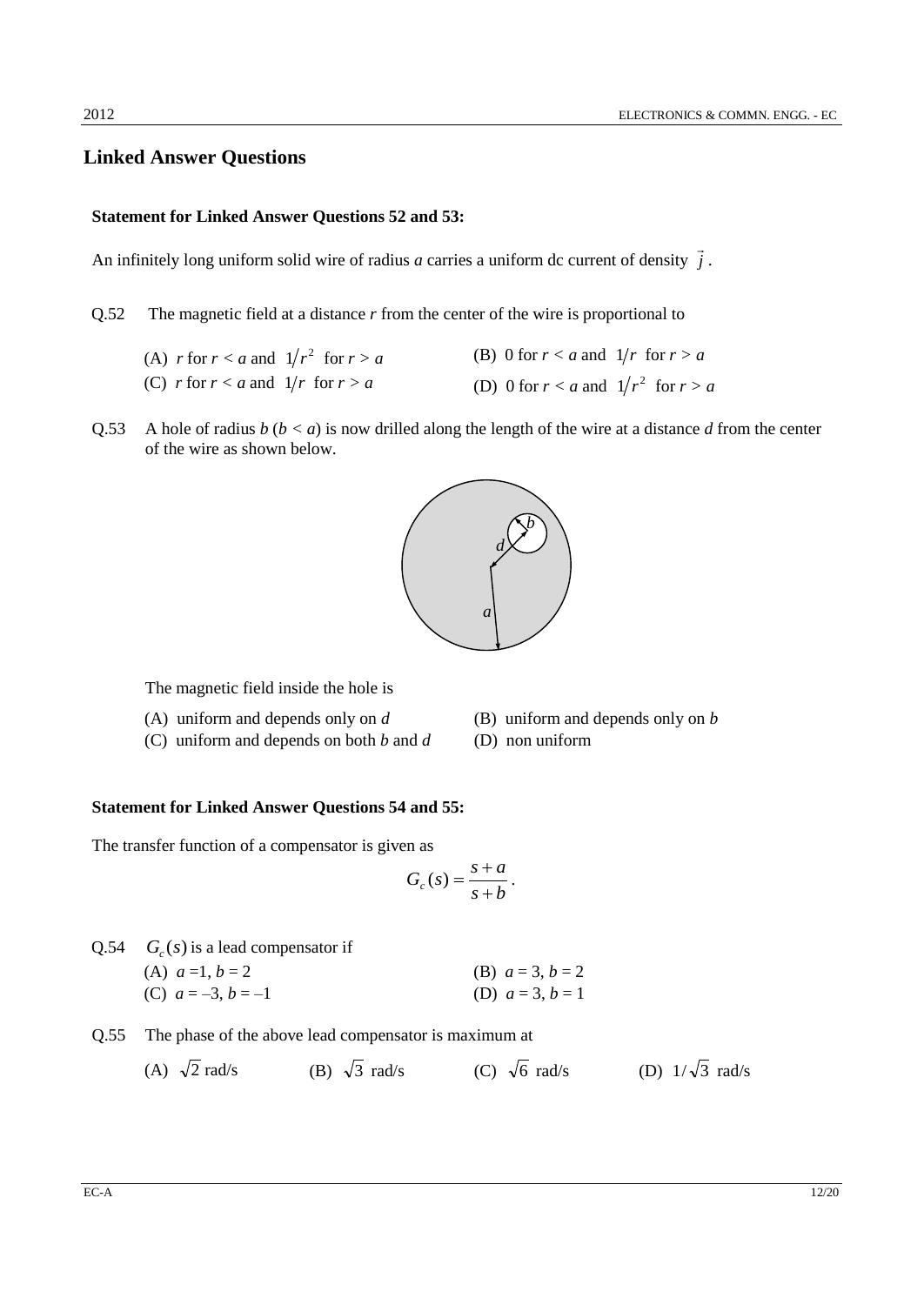### **General Aptitude (GA) Questions (Compulsory)**

### **Q. 56 – Q. 60 carry one mark each.**

Q.56 If  $(1.001)^{1259}$  = 3.52 and  $(1.001)^{2062}$  = 7.85, then  $(1.001)^{3321}$  = (A) 2.23 (B) 4.33 (C) 11.37 (D) 27.64

Q.57 Choose the most appropriate alternative from the options given below to complete the following sentence:

**If the tired soldier wanted to lie down, he \_\_\_ the mattress out on the balcony.**

- (A) should take
- (B) shall take
- (C) should have taken
- (D) will have taken
- Q.58 Choose the most appropriate word from the options given below to complete the following sentence:

| Given the seriousness of the situation that he had to face, his |  |  |  | was impressive. |
|-----------------------------------------------------------------|--|--|--|-----------------|
|                                                                 |  |  |  |                 |

- (A) beggary (B) nomenclature (C) jealousy (D) nonchalance
- Q.59 Which one of the following options is the closest in meaning to the word given below?

#### **Latitude**

- (A) Eligibility (B) Freedom (C) Coercion (D) Meticulousness
- Q.60 One of the parts (A, B, C, D) in the sentence given below contains an ERROR. Which one of the following is **INCORRECT**?

#### **I requested that he should be given the driving test today instead of tomorrow**.

- (A) requested that
- (B) should be given
- (C) the driving test
- (D) instead of tomorrow

### **Q. 61 - Q. 65 carry two marks each.**

Q.61 **One of the legacies of the Roman legions was discipline. In the legions, military law prevailed and discipline was brutal. Discipline on the battlefield kept units obedient, intact and fighting, even when the odds and conditions were against them.** 

Which one of the following statements best sums up the meaning of the above passage?

- (A) Thorough regimentation was the main reason for the efficiency of the Roman legions even in adverse circumstances.
- (B) The legions were treated inhumanly as if the men were animals.
- (C) Discipline was the armies' inheritance from their seniors.
- (D) The harsh discipline to which the legions were subjected to led to the odds and conditions being against them.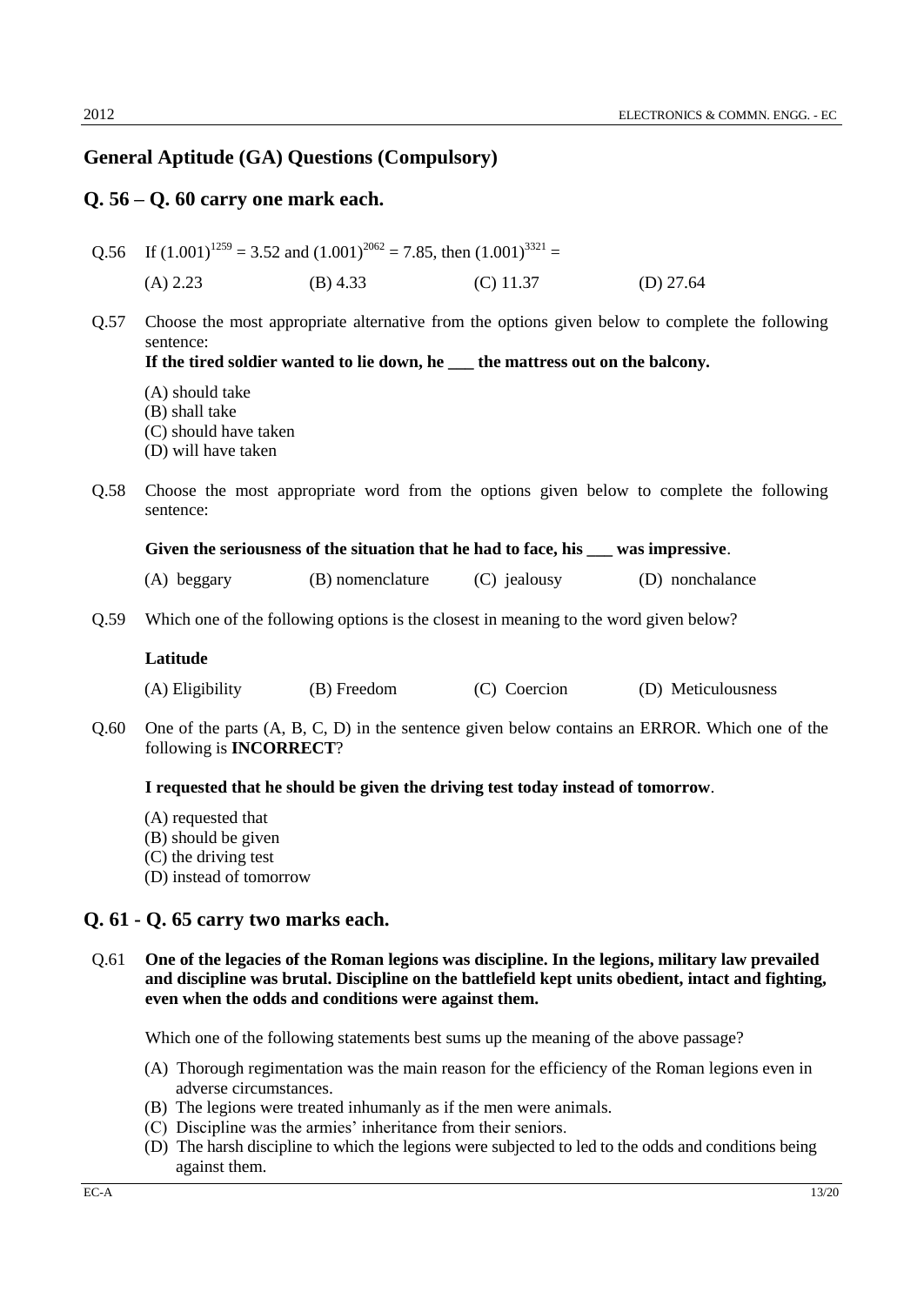- Q.62 Raju has 14 currency notes in his pocket consisting of only Rs. 20 notes and Rs. 10 notes. The total money value of the notes is Rs. 230. The number of Rs. 10 notes that Raju has is
	- (A) 5 (B) 6 (C) 9 (D) 10
- Q.63 There are eight bags of rice looking alike, seven of which have equal weight and one is slightly heavier. The weighing balance is of unlimited capacity. Using this balance, the minimum number of weighings required to identify the heavier bag is
	- (A) 2 (B) 3 (C) 4 (D) 8
- Q.64 The data given in the following table summarizes the monthly budget of an average household.

| Category       | Amount (Rs.) |
|----------------|--------------|
| Food           | 4000         |
| Clothing       | 1200         |
| Rent           | 2000         |
| Savings        | 1500         |
| Other expenses | 1800         |

The approximate percentage of the monthly budget **NOT** spent on savings is

| $(A)$ 10% | (B) $14%$ | (C) 81% | (D) $86\%$ |
|-----------|-----------|---------|------------|
|           |           |         |            |

- Q.65 A and B are friends. They decide to meet between 1 PM and 2 PM on a given day. There is a condition that whoever arrives first will not wait for the other for more than 15 minutes. The probability that they will meet on that day is
	- (A) 1/4 (B) 1/16 (C) 7/16 (D) 9/16

## **END OF THE QUESTION PAPER**